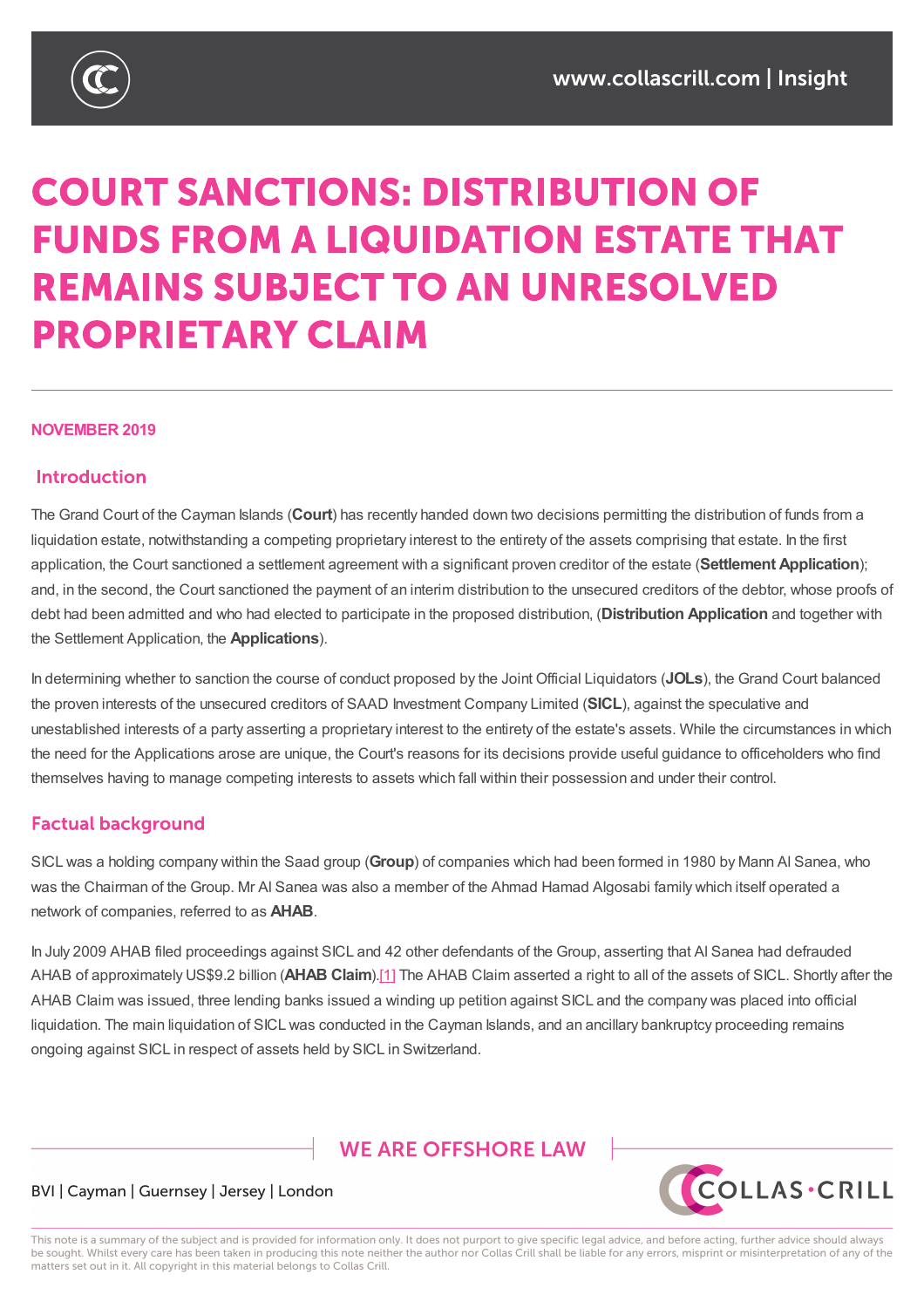

In mid-2018, the AHAB Claim was rejected in its entirety by the Court. AHAB subsequently appealed as of right to the Cayman Islands Court of Appeal. At the time that the Applications were made, the appeal of the AHAB Claim remained to be determined. However, when appealing the first instance decision, AHAB did not seek a stay of the winding up of SICL, nor of the effect of the first instance decision.

The Applications were made ten years after SICL had been placed into liquidation. During the course of that liquidation, the joint official liquidators of SICL had not made a single distribution to the established creditors of the company. This was due to the unresolved AHAB Claim. Notably, in 2010 the Court had made an interim order prohibiting the JOLs from distributing any of the proceeds of sale that were realised during the course of the liquidation until the earliest of, either: (i) judgment in the AHAB Claim; (ii) an order of the Court in respect of the proceeds of sale; or, (iii) the consent of both AHAB and any third party asserting beneficial ownership of the assets of the companies in liquidation[2] (**2010 Order**).

In the normal course, the JOLs would have had the power to declare and make an interim distribution to creditors without seeking sanction of the Court. However, the 2[010](https://www.collascrill.com/news-updates/articles/court-sanctions-distribution-of-funds-from-a-liquidation-estate-that-remains-subject-to-an-unresolved-proprietary-claim/?altTemplate=pdfDocument#_ftn2) Order effectively prohibited them from exercising their power to make such a distribution. Therefore it was necessary to seek the sanction of the Court before doing so. Hence, the Distribution Application was brought by the JOLs of SICL. The Applications and their import are discussed in turn below.

## **Settlement Application**

By the Settlement Application, the JOLs sought the sanction of the exercise of their power to enter into a settlement with a significant creditor of the SICL estate; a power which, under the provisions of the Companies Law, may only be exercised with the sanction of the Court.

The creditor with whom the JOLs had reached a compromise had been admitted to the estate for a claim in the aggregate amount of US\$23 million (**Creditor Claim**). The Creditor Claim arose under the terms of a guarantee agreement governed by the laws of New York (**Guarantee**). The Guarantee had been given by both SICL and its wholly-owned subsidiary, in favour of AB Ltd. By the terms of that Guarantee, SICL and its wholly-owned subsidiary had both agreed to act as co-guarantors for all past, present and future indebtedness of the Saad Trading and Contract Company (**STCC**) to AB Ltd accruing under a Promissory Note (**Note**) between STCC and AB Ltd. By the terms of the Note, interest was payable by STCC to AB Ltd at a rate of 12 per cent per annum, and, consequently, the Creditor Claim was comprised of US\$12 million in principal, and US\$11 million in accrued interest.

The compromise agreed with AB Ltd provided that SICL's liability under the Guarantee would be discharged by a payment of US\$17 million (Settlement Amount), and preserved SICL's right to recoup that payment from STCC, by way of subrogation.

The Court sanctioned the JOLs' exercise of their power to enter into the compromise of the Creditor Claim, notwithstanding that the AHAB Claim remained unresolved by reason of the outstanding appeal. In doing so, the Court reasoned that the AHAB Claim *"* [remained] at best a contingent proprietary [claim]; no trust has been declared to exist in favour of AHAB"[3] and found that in the absence of the AHAB Claim being established, the JOLs were not yet under any fiduciary obligations to AHAB. The Court went on to find that in the absence of having established fiduciary obligations to AHAB, the JOLs were required to carry out their duties as

# **WE ARE OFFSHORE LAW**



#### BVI | Cayman | Guernsey | Jersey | London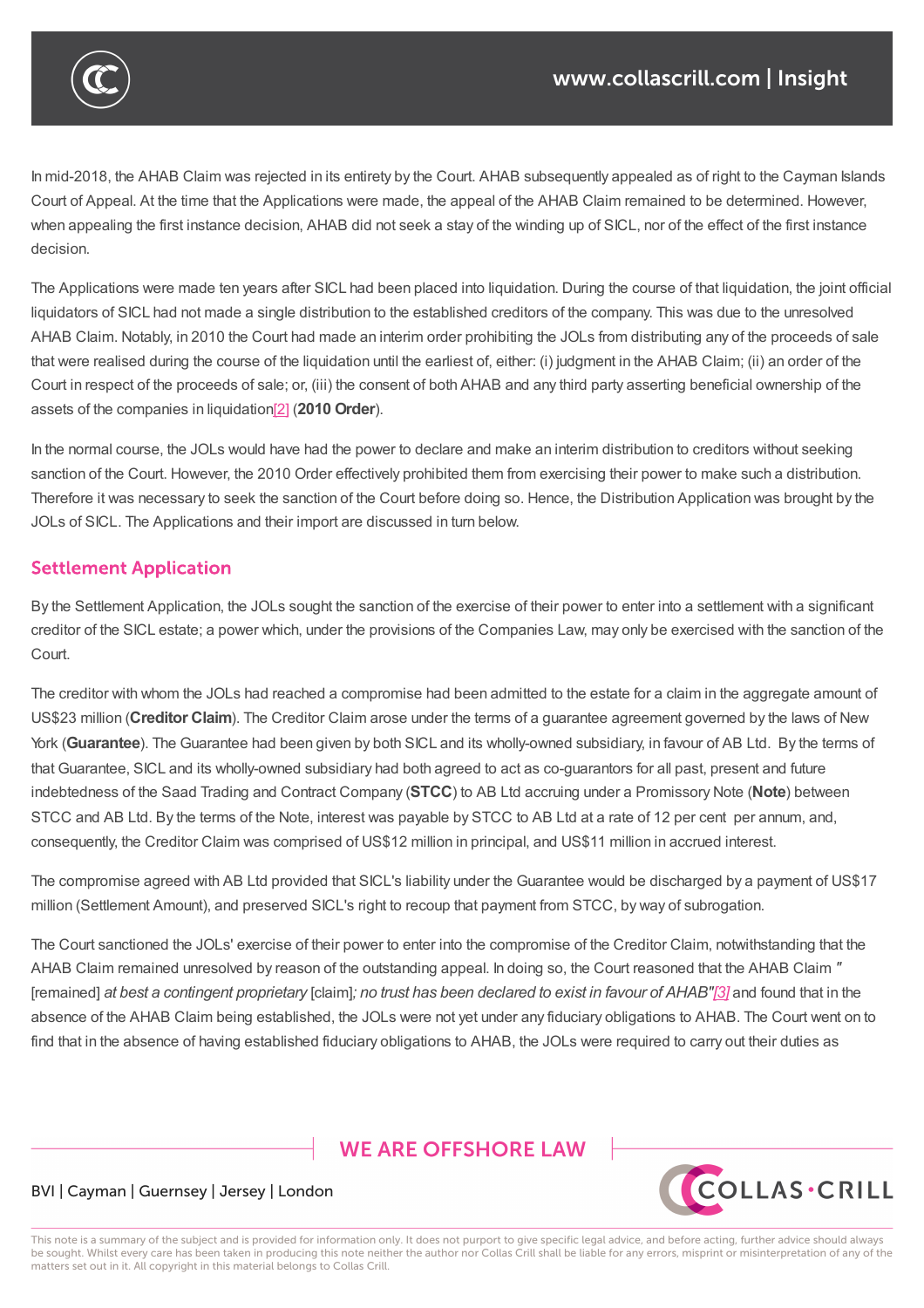

liquidators for "*the benefit of the proven creditors of SICL's liquidation estate".*[4]

Having clarified the contingent nature of the AHAB Claim, the Court turned to consider the impact that the proposed settlement would have on the SICL estate. The Court was persuaded that seen in the round the p[rop](https://www.collascrill.com/news-updates/articles/court-sanctions-distribution-of-funds-from-a-liquidation-estate-that-remains-subject-to-an-unresolved-proprietary-claim/?altTemplate=pdfDocument#_ftn4)osed settlement with AB Ltd was in the best interests of SICL's estate as it would:

find that in the absence of having established fiduciary obligations to AHAB, the JOLs were required to carry out their duties as

- result in a diminution in the liabilities asserted against the estate (for the reason that AB Ltd would be paid US\$17 million but had been accepted to proof for US\$23 million resulting in a benefit of US\$6 million to the remaining creditors);
- avoid the costs that would necessarily be incurred by SICL and its wholly-owned subsidiary in verifying the liabilities of each of SICL and its subsidiary to AB Ltd under the Guarantee; and
- further, avoid expenses from being incurred in relation to the Creditor Claim in the ancillary liguidation of SICL in Switzerland (in which AB Ltd had also filed a proof pursuant to the Guarantee).

## **Distribution Application**

By the Distribution Application, the JOLs sought sanction from the Court to make an interim distribution to the proven creditors of SICL. At the time of making the application, the JOLs had not yet determined the amount of the interim distribution to be paid to each of the proven creditors of SICL. Despite the fact that the members of the liquidation committee of SICL (**LC**) did not unanimously agree that an interim distribution should be made by the JOLs, the Court determined the Distribution Application on the papers and dispensed with the need for a hearing of the application.<sup>[5]</sup>

As noted above, the 2010 Order prevented the JOLs from making distributions from the SICL estate unless and until the occurrence of certain specified events. The Court agreed [with](https://www.collascrill.com/news-updates/articles/court-sanctions-distribution-of-funds-from-a-liquidation-estate-that-remains-subject-to-an-unresolved-proprietary-claim/?altTemplate=pdfDocument#_ftn5) the JOLs' view that the terms of the 2010 Order prevented the JOLs' from making an interim distribution out of the estate and that it was necessary to make the Distribution Application in order to overcome that limitation. In noting the scope of the AHAB Claim and the possible consequences for the JOLs, as trustees, if that claim were established, the Court considered that there was established authority for the JOLs' approach in seeking the protection of the Court through a sanction application when taking a "*momentous decision*",[6] such as the making of the proposed interim distribution.[7]

The JOLs did not intend to make any provision for the unproven AHAB Claim and, upon legal advice, considered the AHAB Claim to lack any merit. However, cognisant of the need to provide adequate safeguards to ensure that the AHAB Claim could be satisfied if it was ultimately successful, the JOLs proposed that [cre](https://www.collascrill.com/news-updates/articles/court-sanctions-distribution-of-funds-from-a-liquidation-estate-that-remains-subject-to-an-unresolved-proprietary-claim/?altTemplate=pdfDocument#_ftn6)ditors wishing to participate in the interim dividend wou[ld](https://www.collascrill.com/news-updates/articles/court-sanctions-distribution-of-funds-from-a-liquidation-estate-that-remains-subject-to-an-unresolved-proprietary-claim/?altTemplate=pdfDocument#_ftn7) be required to enter into a Deed of Indemnity (**DoI**) in favour of the JOLs.

The DoI obligated the recipient of distributions to: (i) repay the money to the estate should the AHAB Claim be established; and (ii) provide security for its obligation to do so, by way of a surety bond from an institution with a credit rating of at least A-. These terms provided a mechanism whereby the AHAB Claim could be satisfied in the event that the AHAB Claim prevailed on appeal.

The Court agreed with the JOLs' contention that the terms of the DoI adequately protected AHAB from potential prejudice that might result from the interim distribution. The Court acknowledged the *"massive nature"*[8] of the AHAB Claim, but recognised that if sanction was not granted, the proven creditors of SICL would continue to suffer prejudice as a result of funds being withheld, due to the unproven

## **WE ARE OFFSHORE LAW**



#### BVI | Cayman | Guernsey | Jersey | London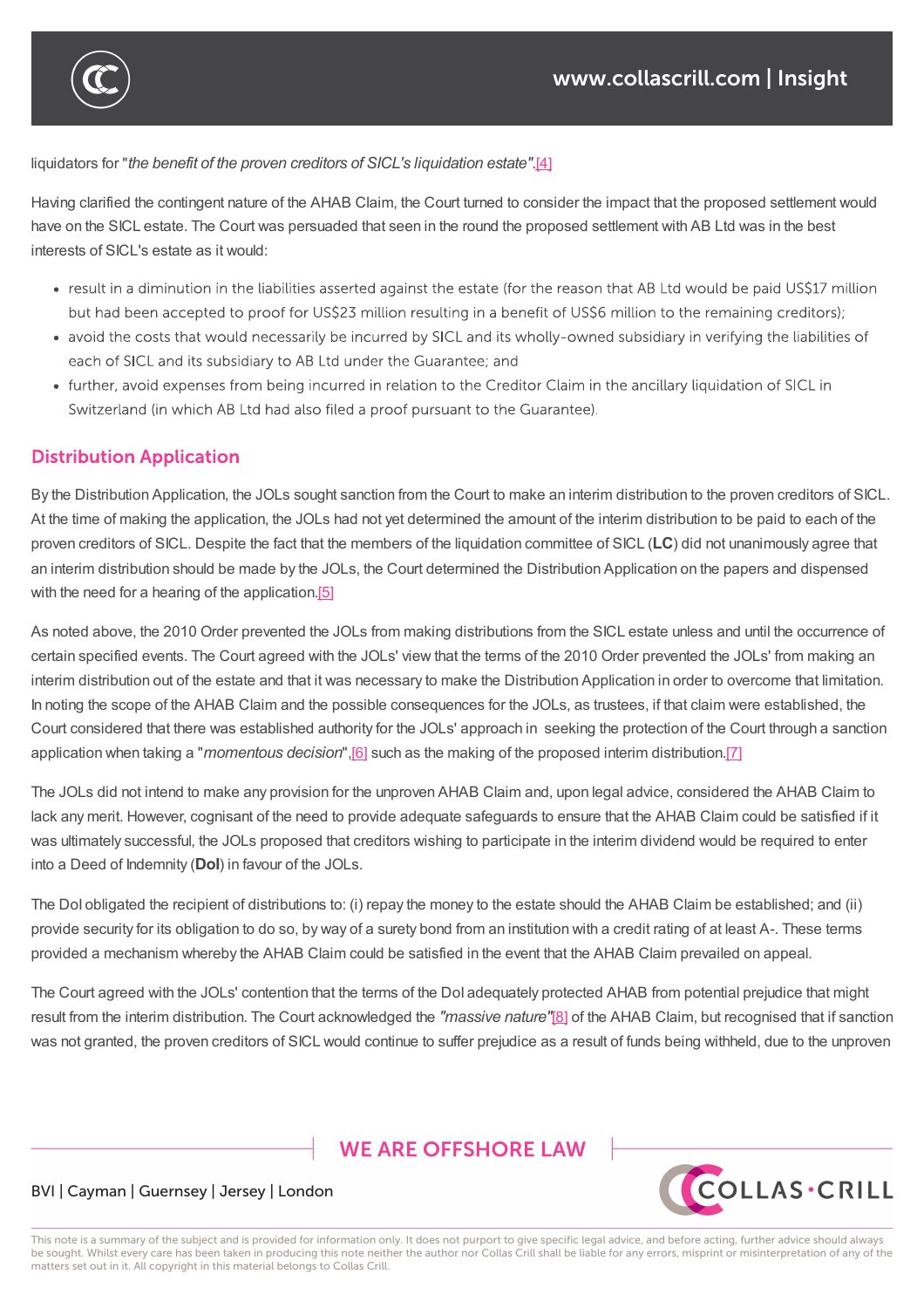

AHAB Claim which the JOLs considered to lack merit. Furthermore, that state of affairs would potentially continue until the AHAB Claim was finally determined at the level of the Privy Council. It was held that the interests of the estate and its creditors were best served by the JOLs being authorised to make the proposed distributions.

was not granted, the proven continue to suffer prejudice as a result of funds being withheld, due to the unprove

#### A balancing act: proprietary claimants versus unsecured creditors

In allowing the Settlement Application the Court stated that *"it must nowbe regarded as settled principle that the Court can sanction* the payment out of funds that are subject to a proprietary claim which claim, if eventually proven, would mean that the funds were *held on trust for the claimant".[9]*That dictum acknowledged the principle set down by the Privy Council in*Guardian Trust,*[10] namely, that a fiduciary who has notice of a third party proprietary claim to assets in his possession, may be exposed to liability to that third party if the fiduciary deals with those assets without having regard to the competing claim.

The Chief Justice further noted [tha](https://www.collascrill.com/news-updates/articles/court-sanctions-distribution-of-funds-from-a-liquidation-estate-that-remains-subject-to-an-unresolved-proprietary-claim/?altTemplate=pdfDocument#_ftn9)t whether or not the Court would grant sanction for the payment to creditors of a liquidati[on](https://www.collascrill.com/news-updates/articles/court-sanctions-distribution-of-funds-from-a-liquidation-estate-that-remains-subject-to-an-unresolved-proprietary-claim/?altTemplate=pdfDocument#_ftn10) estate out of the assets which are subject to a proprietary claim, *"depends on the particular requirements of justice in the circumstances of the case"*[11]. In each of the Applications the Chief Justice endorsed the principle arising from the *Finers v Miro*[12] and *Re MF Global UK Ltd*[13] line of authority; namely, that the Court has an inherent jurisdiction to make an order permitting the JOLs to distribute proceeds from the estate's assets on a particular basis, where the court is satisfied that it is just and convenient to do so.

In gra[nting](https://www.collascrill.com/news-updates/articles/court-sanctions-distribution-of-funds-from-a-liquidation-estate-that-remains-subject-to-an-unresolved-proprietary-claim/?altTemplate=pdfDocument#_ftn11) each of the Applications, the Court took into account the benefits to the creditors of SICL in granti[ng](https://www.collascrill.com/news-updates/articles/court-sanctions-distribution-of-funds-from-a-liquidation-estate-that-remains-subject-to-an-unresolved-proprietary-claim/?altTemplate=pdfDocument#_ftn12) the Applications, and compa[red](https://www.collascrill.com/news-updates/articles/court-sanctions-distribution-of-funds-from-a-liquidation-estate-that-remains-subject-to-an-unresolved-proprietary-claim/?altTemplate=pdfDocument#_ftn13) those to the prejudice that would be suffered by them by denying the JOLs sanction. On balance, the Court was of the view that the greater prejudice would be caused to the proven creditors of SICL if the Applications were denied, than if the Applications were granted and the AHAB Claim was then positively established thereafter.

### **Discussion**

The outcome of the Applications confirms that it is a principle of the laws of the Cayman Islands that assets in the possession of a liquidator, which may be subject to a contingent proprietary claim, may be applied to the benefit of proven creditors of the estate, in circumstances where the Court considers that it is just and convenient to do so. In each case it will be a matter for the discretion of the Court to determine whether the circumstances favour a scenario where the liquidator should apply funds from the liquidation estate, notwithstanding the possibility that those funds might also be subject to a proprietary interest.

The fact that the proprietary claims remained contingent, led the Court to find that the JOLs did not yet stand in any fiduciary capacity vis-a-vis AHAB. As a result, the proven claims of SICL's creditors could not be convincingly regarded as competing with the unproven proprietary claim of AHAB. Accordingly, it was the obligation of the JOLs to continue to discharge their functions in the best interests of the creditors of SICL. The JOLs considered that those interests would be best served by their entering into a commercially advantageous settlement with a proven creditor, and making an interim distribution to the remaining proven creditors.

In granting sanction in both of the Applications the Court placed weight on the evidence of the JOLs that the appeal of the AHAB Claim was not likely to be successful. That reasoning seems to suggest that the strength and veracity of the proprietary claim asserted over the assets of an estate is a key factor which will be taken into account by the Court when considering if it is just and convenient to make

# **WE ARE OFFSHORE LAW**



#### BVI | Cayman | Guernsey | Jersey | London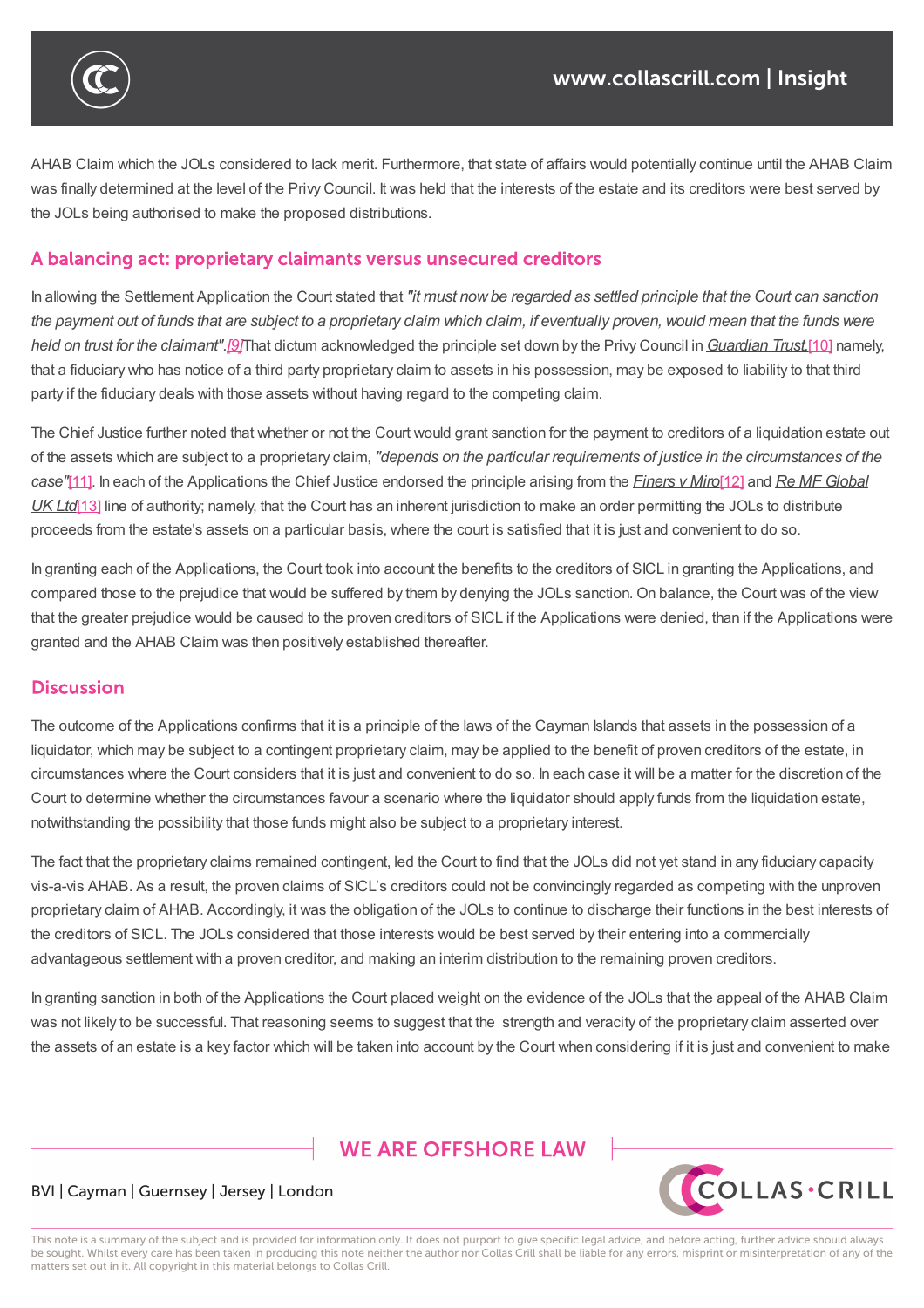

a distribution of proceeds to creditors in the course of a liquidation, where those proceeds are also subject to a potential and unresolved proprietary claim.

The decisions confirm that the liquidation process should not necessarily be stymied by the mere assertion of a proprietary interest over the assets of a liquidation estate. Practically speaking, the decisions give Cayman liquidators guidance as to three questions which to ask themselves when a proprietary claim to the assets of the liquidation estate is asserted, namely:

- 1. Can the contingent proprietary claim which has been asserted properly be dismissed or disregarded by the liquidators?
- 2. If no, what are the prospects of that contingent claim being successfully established against the assets of the estate? And,
- 3. Where, in all the circumstances of the case, does the balance of convenience lie between the interests of the proven unsecured creditors and the party asserting to have a beneficial interest in the assets comprising the liquidation estate?

[1] Notably, a claim that was parasitic to the AHAB Claim was a proprietary claim asserted by Barclays to the entirety of the assets of SICL. The Barclays claim has been held in the background, pending the outcome of the AHAB Claim. It is only if the AHAB Claim is successful that Barclays could successfully assert a proprietary claim to the assets comprising the assets of SICL's estate.

[\[2\]](https://www.collascrill.com/news-updates/articles/court-sanctions-distribution-of-funds-from-a-liquidation-estate-that-remains-subject-to-an-unresolved-proprietary-claim/?altTemplate=pdfDocument#_ftnref1) This is a reference to Barclays and its potential proprietary claim to the same assets.

- [3] Settlement Application ruling, paragraph 38
- [\[4\]](https://www.collascrill.com/news-updates/articles/court-sanctions-distribution-of-funds-from-a-liquidation-estate-that-remains-subject-to-an-unresolved-proprietary-claim/?altTemplate=pdfDocument#_ftnref2) Settlement Application ruling, paragraph 40

[\[5\]](https://www.collascrill.com/news-updates/articles/court-sanctions-distribution-of-funds-from-a-liquidation-estate-that-remains-subject-to-an-unresolved-proprietary-claim/?altTemplate=pdfDocument#_ftnref3) One of the three members of the LC objected to the JOLs making an interim distribution.

[\[6\]](https://www.collascrill.com/news-updates/articles/court-sanctions-distribution-of-funds-from-a-liquidation-estate-that-remains-subject-to-an-unresolved-proprietary-claim/?altTemplate=pdfDocument#_ftnref4) Distribution Application ruling, paragraph 36, referring by example to *Re Nortel Networks UK Ltd and other companies* [2016] [EW](https://www.collascrill.com/news-updates/articles/court-sanctions-distribution-of-funds-from-a-liquidation-estate-that-remains-subject-to-an-unresolved-proprietary-claim/?altTemplate=pdfDocument#_ftnref5)HC 2769 (Ch)

[7] Distribution Application ruling, paragraphs 21 and 22 referring at 22 to *Guardian Trust and Executors of NewZealand v Public [Tru](https://www.collascrill.com/news-updates/articles/court-sanctions-distribution-of-funds-from-a-liquidation-estate-that-remains-subject-to-an-unresolved-proprietary-claim/?altTemplate=pdfDocument#_ftnref6)stee of NewZealand* [1942] AC 115

[\[8\]](https://www.collascrill.com/news-updates/articles/court-sanctions-distribution-of-funds-from-a-liquidation-estate-that-remains-subject-to-an-unresolved-proprietary-claim/?altTemplate=pdfDocument#_ftnref7) Distribution Application ruling, paragraph 89

- [9] Settlement Application ruling, paragraph 44
- [\[10](https://www.collascrill.com/news-updates/articles/court-sanctions-distribution-of-funds-from-a-liquidation-estate-that-remains-subject-to-an-unresolved-proprietary-claim/?altTemplate=pdfDocument#_ftnref8)] [1942] AC 115
- [\[11](https://www.collascrill.com/news-updates/articles/court-sanctions-distribution-of-funds-from-a-liquidation-estate-that-remains-subject-to-an-unresolved-proprietary-claim/?altTemplate=pdfDocument#_ftnref9)] Settlement Application ruling, paragraph 44
- [\[12\]](https://www.collascrill.com/news-updates/articles/court-sanctions-distribution-of-funds-from-a-liquidation-estate-that-remains-subject-to-an-unresolved-proprietary-claim/?altTemplate=pdfDocument#_ftnref10) [1991] 1 W.L.R. 35 (CA)
- [\[13\]](https://www.collascrill.com/news-updates/articles/court-sanctions-distribution-of-funds-from-a-liquidation-estate-that-remains-subject-to-an-unresolved-proprietary-claim/?altTemplate=pdfDocument#_ftnref11) (No 3) [2013] 1 W.L.R. 3874

## **WE ARE OFFSHORE LAW**



#### BVI | Cayman | Guernsey | Jersey | London